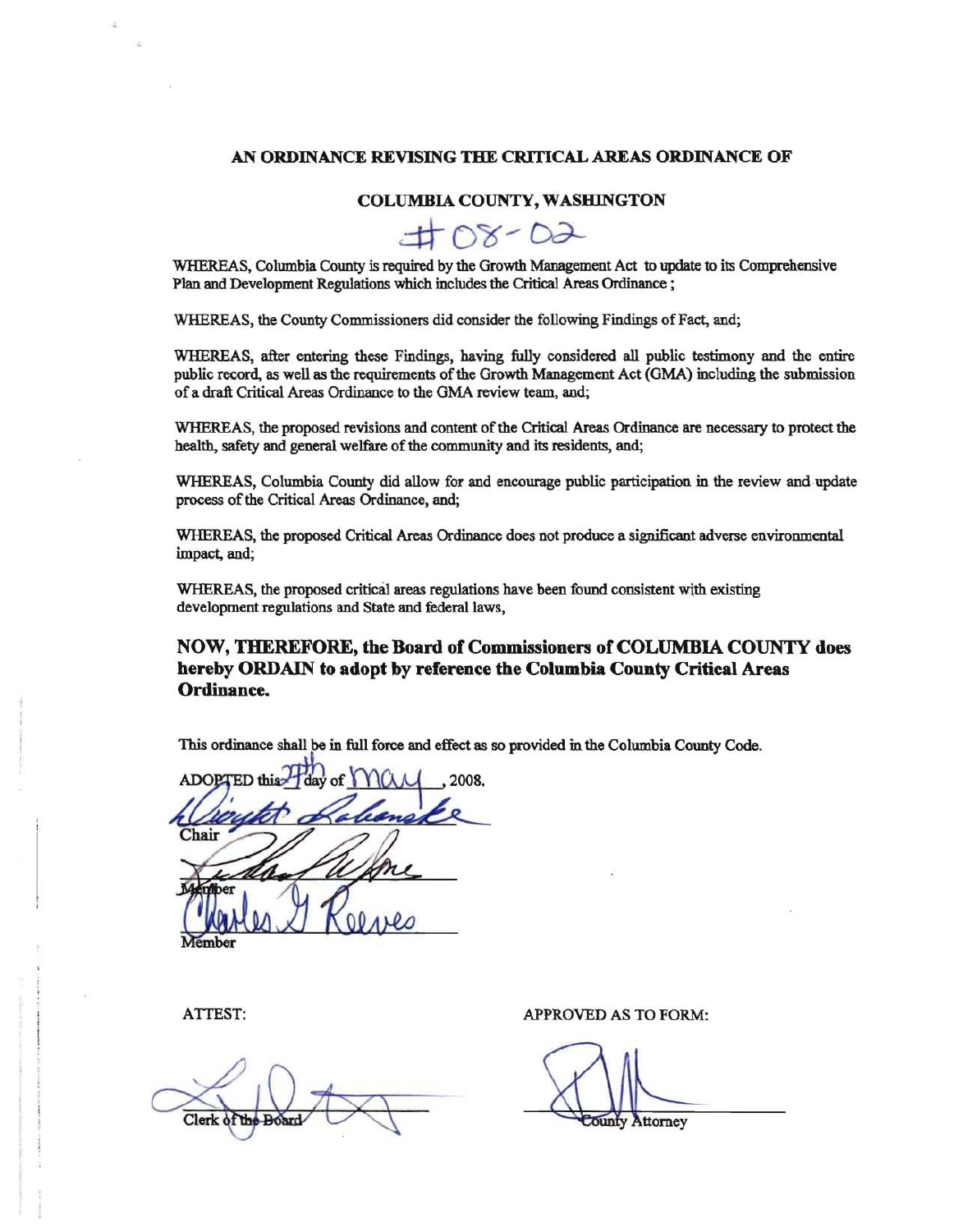# **Columbia County Critical Areas Ordinance Adnlinistrative Changes**

| Pg2 | Section 3.a.1          | Correct spelling to read "firm"                                                                                                                                                                                                                               |
|-----|------------------------|---------------------------------------------------------------------------------------------------------------------------------------------------------------------------------------------------------------------------------------------------------------|
|     | Pg 11 Section 11.a.5   | Correct spelling to read "with"                                                                                                                                                                                                                               |
|     | Pg 12 Section 14.      | Appeals – Change wording to read "Venue for appeals"<br>contesting any decision made pursuant to this ordinance<br>shall lie in Columbia County, Walla Walla, or Franklin<br>Count, Washington State, Pursuant to RCW 36.01.050 and<br>as hereafter amended." |
|     | Pg 22 Section $01.a.5$ | Correct spelling to read "highly susceptible aquifer"                                                                                                                                                                                                         |
|     | Pg 22 Section 01.c     | Correct spelling to read "a formal critical area"                                                                                                                                                                                                             |
|     | Pg 29 Section 01.c     | Add Snake River Salmon Recovery Board                                                                                                                                                                                                                         |
|     | Pg 33 Section 03.a.8.e | Change to read "width is not reduced"                                                                                                                                                                                                                         |
|     | Pg 50 Section 01.a     | Delete last sentence                                                                                                                                                                                                                                          |
|     | Pg 63 Section 02.a     | Change to read "shall be conserved primarily for<br>agricultural use including all accessory uses commonly<br>associated with agricultural activities and other commercial<br>or public or semi public uses compatible with the primary<br>agricultural use"  |

V)